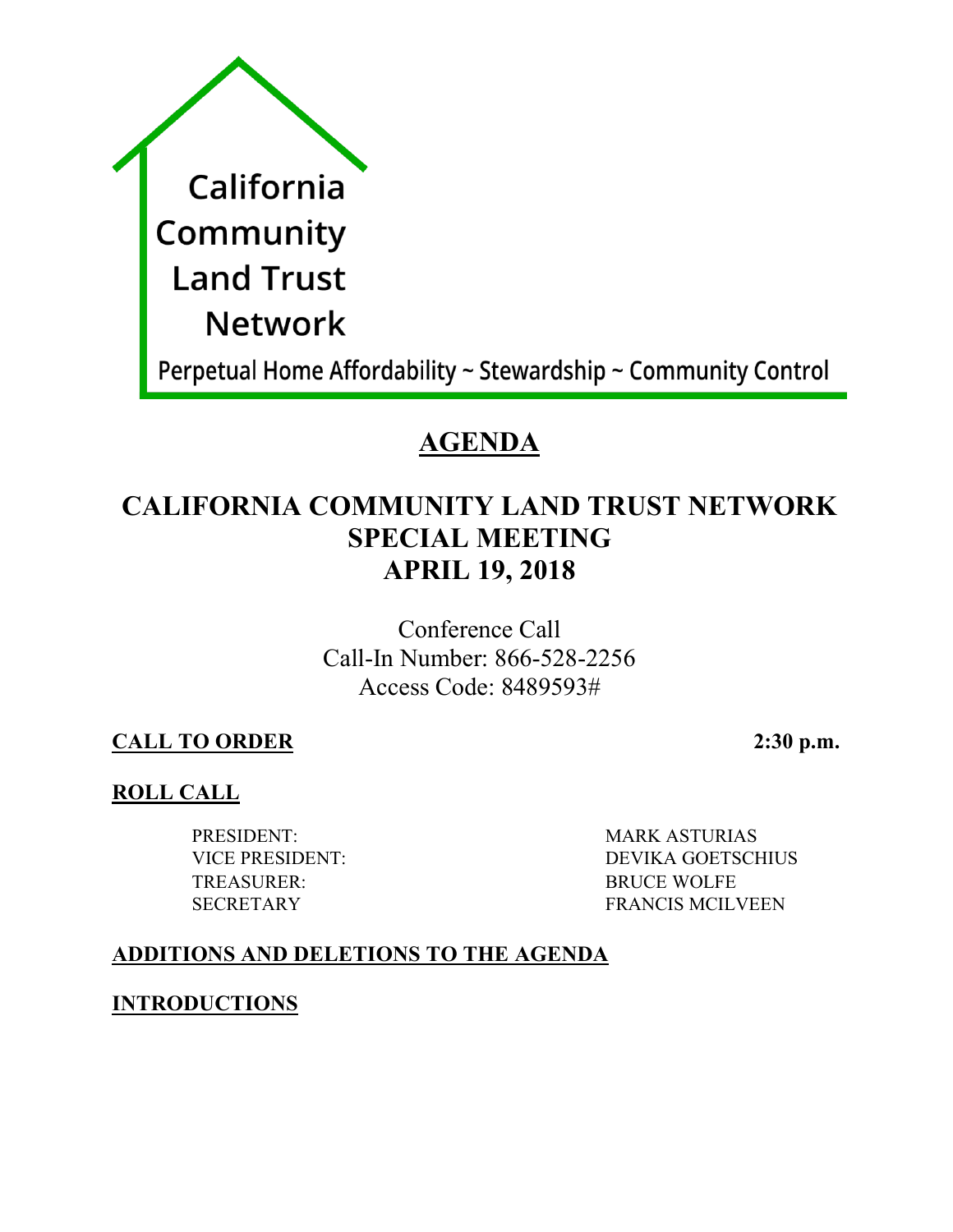## **PUBLIC COMMENTS**

### **THE PRESIDENT OF THE CALIFORNIA COMMUNITY LAND TRUST NETWORK WILL CALL FOR PUBLIC COMMENTS**

Any member of the public may address the Board of the California Community Land Trust Network on items within the Board's subject matter jurisdiction, but which are not listed on the agenda during PUBLIC COMMENTS. However, no action may be taken on matters that are not part of the posted agenda. PUBLIC COMMENTS are scheduled for 15 minutes and should be limited to three minutes per person.

## **BOARD BUSINESS**

### 1. **CA CLT NETWORK BANKING**

### RECOMMENDED ACTION: Adopt Resolution Authorizing Officers to open banking accounts for the CA CLT Network.

### **2. BOARD MEMBER APPOINTMENT**

RECOMMENDED ACTION: Appoint three new Board Members, Mr. Ian Winters, Ms. Arianne Dar, and Mr. Jean Diaz to serve until Director elections at the Annual Board Meeting.

### **3. DISCUSSION ON ALL OTHER MATTERS PERTAINING TO THE CORPORATION**

RECOMMENDED ACTION: Provide policy direction on activities of the Corporation.

## **BOARD COMMENTS**

## **ADJOURNMENT**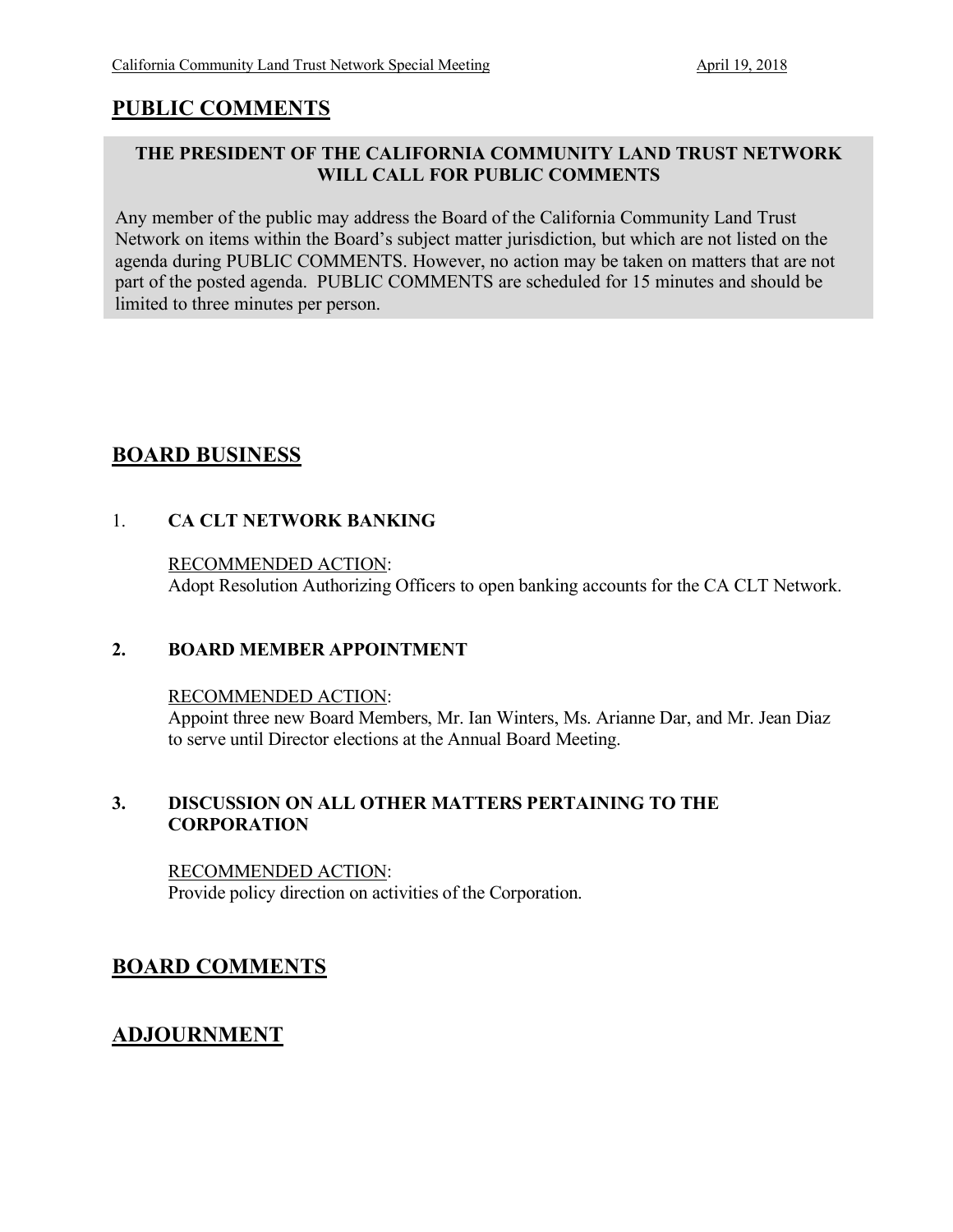### **REQUEST FOR CALIFORNIA COMMUNITY LAND TRUST NETWORK BOARD ACTION**

BOARD MEETING DATE: APRIL 19, 2018

TITLE: CA CLT NETWORK BANKING

Mark theturias

Executive Director

RECOMMENDED ACTION: Adopt Resolution Authorizing Officers to open banking accounts for the CA CLT Network.

#### BACKGROUND:

The California Community Land rust Network (Corporation) is in need of banking accounts to conduct its business as a Corporation. The Board discussed the matter and asked the Treasurer and Secretary to investigate and open banking accounts for the Corporation. The Treasurer and Secretary have contacted various banking institutions and have been advised that the Corporation must submit a resolution granting signature authorities to officers to open accounts. Resolution 18-003, as submitted, authorizes any two officers to open and to establish accounts on behalf of the Corporation.

#### *Signature Authorities*

The Officers (President, Vice President, Secretary, Treasurer) shall be authorized signers for all banking transactions. This includes payments for administrative transactions, project expenses, and investments. The Treasurer shall be responsible for investments, transactions, and relationships with banking institutions. Any two officers are authorized to sign on all Land Trust transactions that are either part of the budget or for specific activities approved by the Board. This will specifically facilitate daily transaction activities and invoices for consulting and other services required to operate the Corporation. Resolution 18-003 is attached for Board consideration and will be part of the Corporation's documentation when contracting with banking institutions.

#### *Banking (Checking/Savings/Credit/Short Term Investments)*

On an interim basis, the Corporation funds will be retained with an institution recommended by the Secretary and Treasurer. The Secretary and Treasure will complete their review of local banking institutions that may be able to provide a greater level of customized service that includes checking, savings, wiring capabilities, investing services, credit accounts and a dedicated client representative. Upon final review of the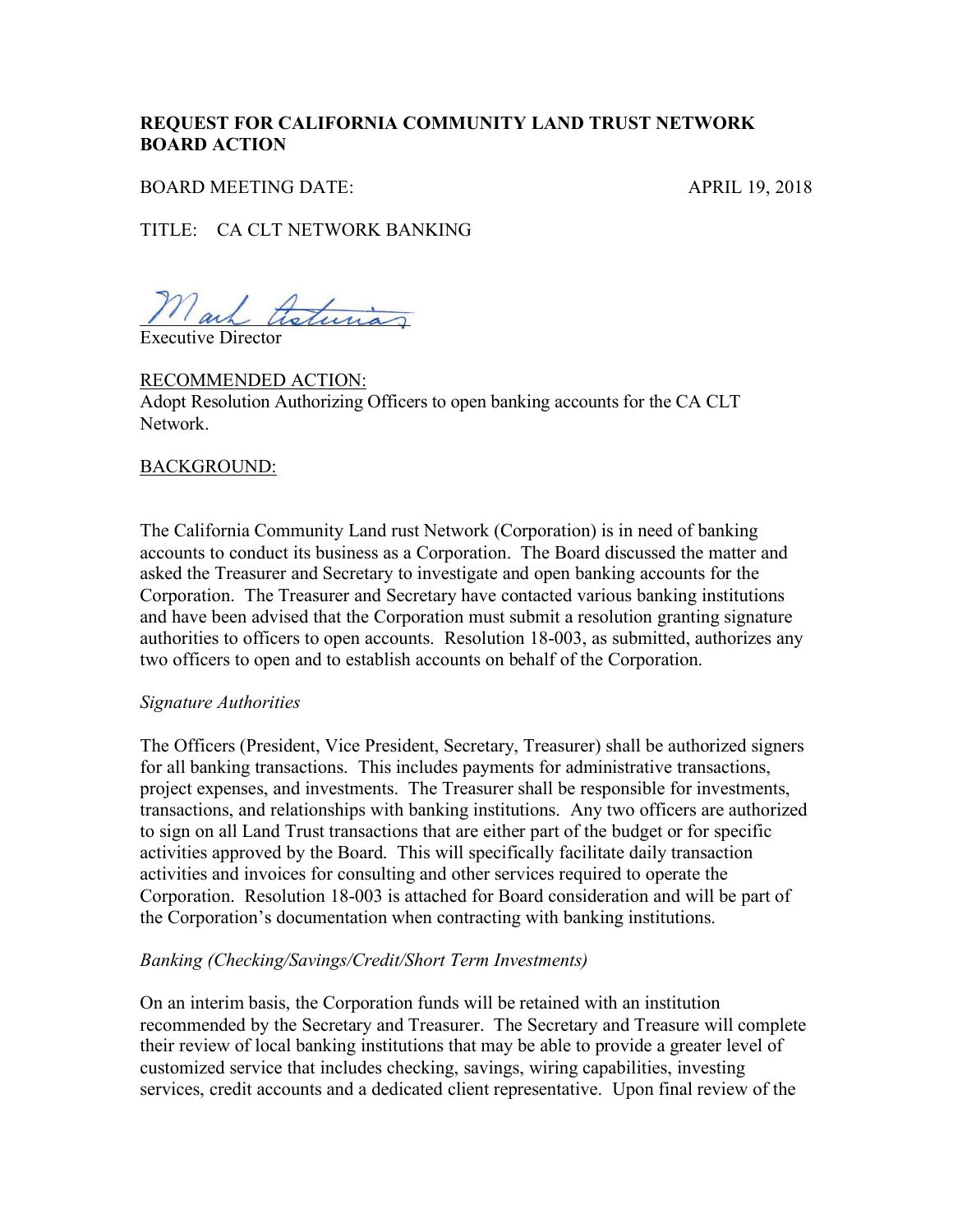services offered by these banking institutions the Committee will establish its permanent banking accounts and investments.

#### *Insurance*

The Board also desire insurance for the Corporation, its officers and directors. The President and Treasurer are authorized to purchase this insurance and to take all steps necessary to secure the insurance in a timely manner. Resolution 18-003 also authorizes forgery insurance to protect the officers at the Corporation's expense in conjunction with the issue of warrants and checks upon Corporation funds.

Attachment: Resolution 18-003, a Resolution of the California Community Land Trust Network Establishing Signature Authorities of Officers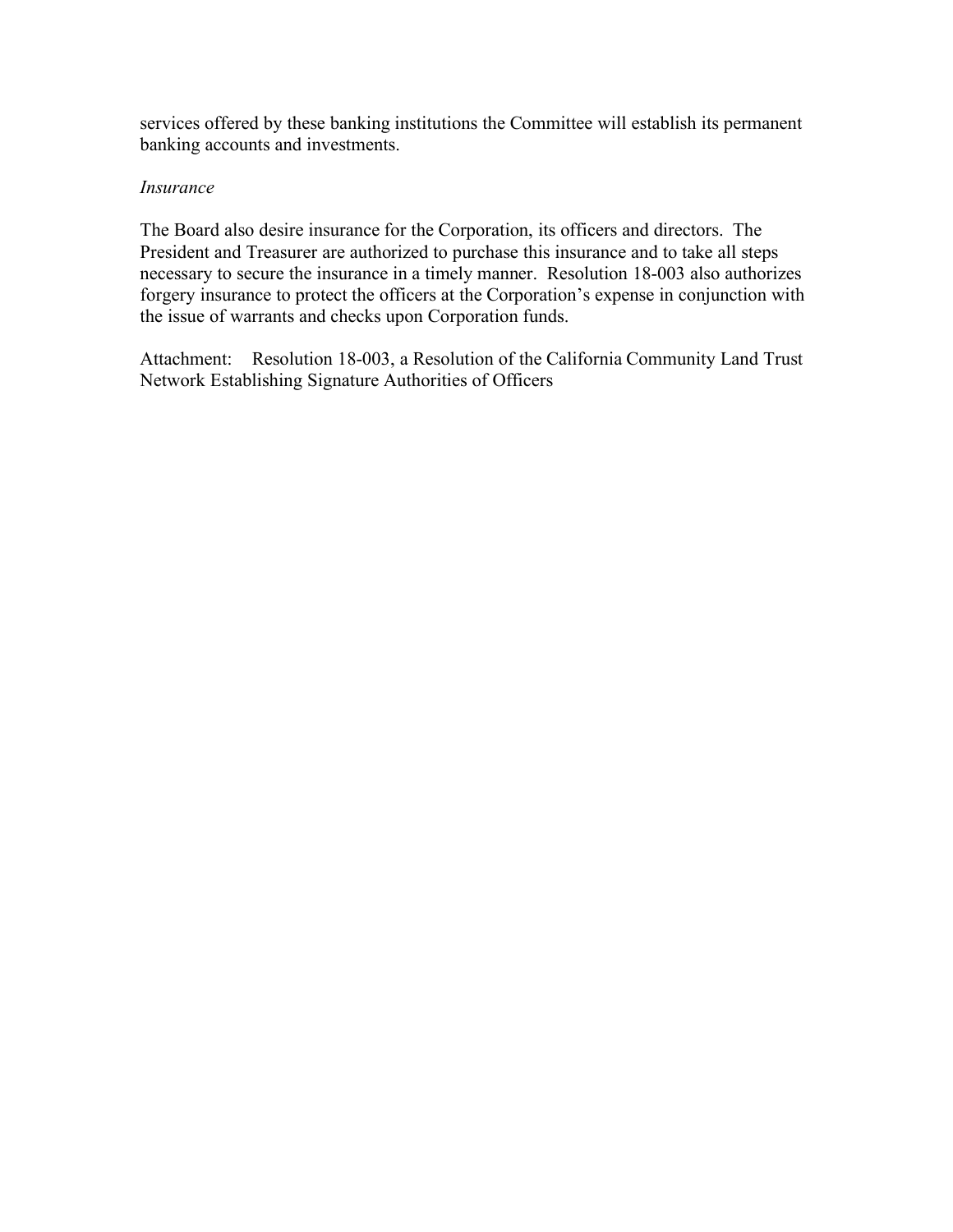

### RESOLUTION 18-003

### A RESOLUTION OF THE CALIFORNIA COMMUNITY LAND TRUST NETWORK ESTABLISHING SIGNATURE AUTHORITIES OF OFFICERS

WHEREAS, the California Community Land Trust Network (Corporation) Board of Directors (Board) took steps to perfect the organization of the Corporation and to conduct other business on behalf of the Corporation; and

WHEREAS, the Board took steps to execute and deliver IRS Form 1023 (Application for Recognition of Exemption) recognizing the Corporation to be exempt from tax under Section 501(c)(3) of the Internal Revenue Code of 1986, and to execute and deliver IRS Form 2878 (Power of Attorney and Declaration of Representative) and such other documents as may be required to qualify the Corporation as a tax-exempt non-profit corporation under state and federal law; and

WHEREAS, the Internal Revenue Service, on February 28, 2018 informed the Corporation that its application for tax exempt status was approved and that the Corporation was exempt under Internal Revenue Code Section 501 (c) (3) as a public charity and the Corporation Employer Identification Number was 82-3945739; and

WHEREAS, the following persons were elected to the offices indicated next to their names, to take their respective offices on or about January 17, 2018:

> Name Office Mark Asturias President Devika Goetschius Vice President Bruce Wolfe Treasurer Francis McIlveen Secretary

WHEREAS, the Board desires to establish signature authorities for officers; and

WHEREAS, the Board desires to authorize and direct the officers to take all actions deemed necessary to open and maintain bank accounts for the Corporation; and

WHEREAS, the Board desires to secure Corporation, directors and officers insurance, and to take any and all actions necessary to secure such insurance.

NOW, THEREFORE, the Board of Directors of the California Community Land Trust Network DOES HEREBY RESOLVE as follows: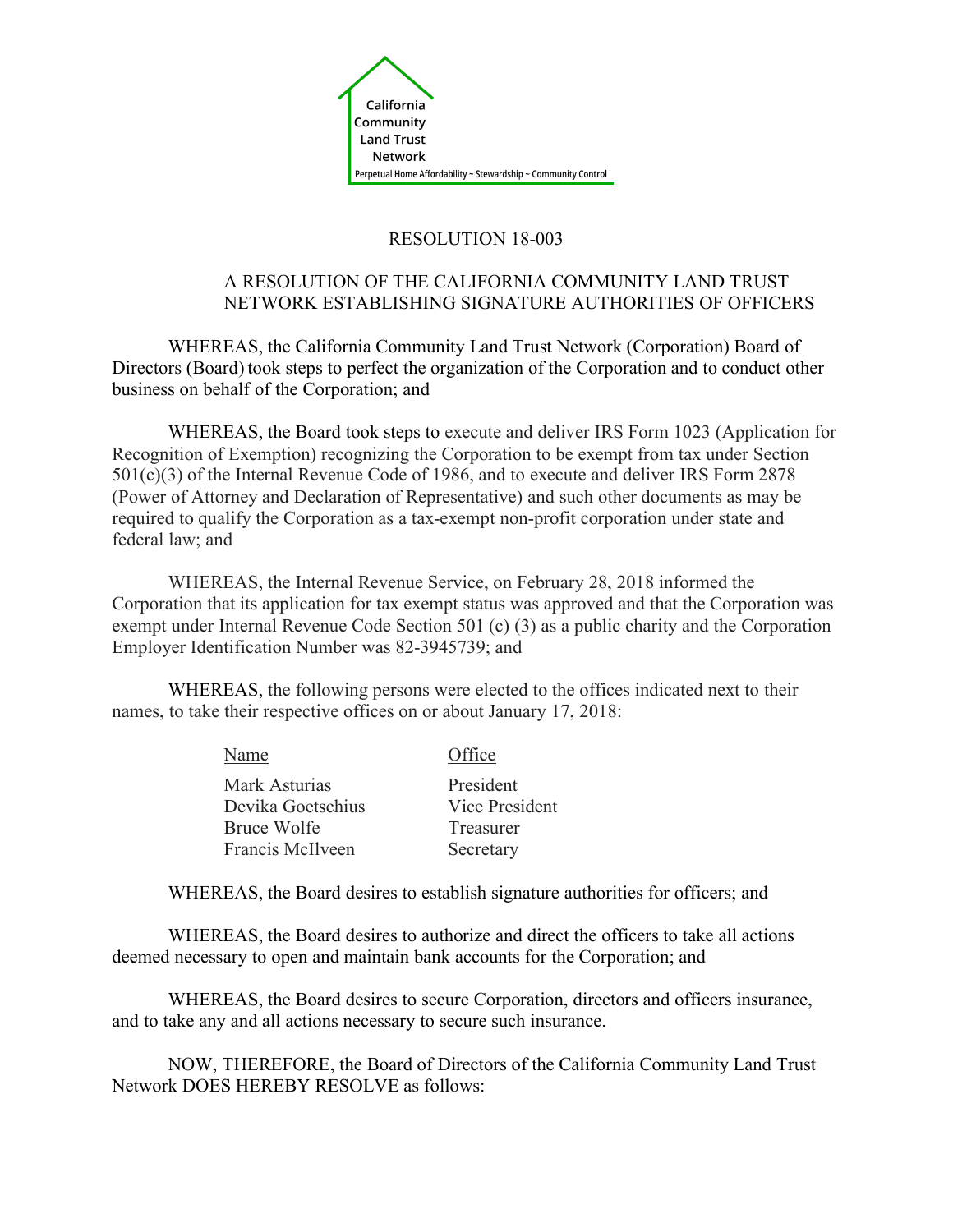SECTION 1. For the orderly administration of Corporation business it is desirable that officers of the Corporation be granted authority to draw or sign Corporation warrants and checks for the payment of Corporation funds.

SECTION 2. It is hereby determined that any two officers may establish accounts at the official depositories of the Corporation and that either the President, the Vice President, Secretary or Treasurer shall draw or sign Corporation warrants and checks upon Corporation funds for the payment of legal demands against the Corporation.

SECTION 3. Each of the officers is hereby authorized and the officers are collectively directed to take any and all actions they deem necessary or advisable to open and maintain deposit accounts at official depositories of the Corporation.

SECTION 4. Any of the above officers are authorized to execute signature cards at the official depositories of the Corporation. Each of the officers is hereby authorized and the officers are collectively directed to execute and certify signature cards, signature certifications and similar documents necessary to establish the foregoing persons as authorized signatories in their capacities as officers.

SECTION 5. The signature of any one officer shall be required to draw or sign Corporation checks for monthly administrative expenditures.

SECTION 6. The Board may secure directors and officers insurance for the Corporation in commercially standard amounts and to take such actions, including the negotiation, modification, drafting and execution of any and all documents as deemed advisable in order to obtain such insurance.

SECTION 7. The Board may obtain forgery insurance protecting the President, Vice President, Secretary, Treasurer and Executive Director and all funds of the Corporation subject to withdrawal against forgery. The Board may also require faithful performance bonds to be provided at Corporation expense for Corporation officials in conjunction with the issuance of warrants and checks upon Corporation funds and undertake such additional protective measures as may be recommended from time to time by Corporation legal counsel.

SECTION 8. The Treasurer shall report to the Board at its regular meetings any warrants and checks that draw upon Corporation funds that have not been previously reported to the Board at a prior regular meeting.

SECTION 9. Each of the officers is hereby authorized and the officers are collectively directed to do and perform any and all such acts, including execution of any and all documents and certifications, as such officers shall deem necessary or advisable, to carry out the purposes and intent of this Resolution. Any actions taken by such officers or other agents prior to the date of this Resolution that are within the authority conferred thereby are hereby ratified, confirmed and approved as the acts and deed of the Corporation.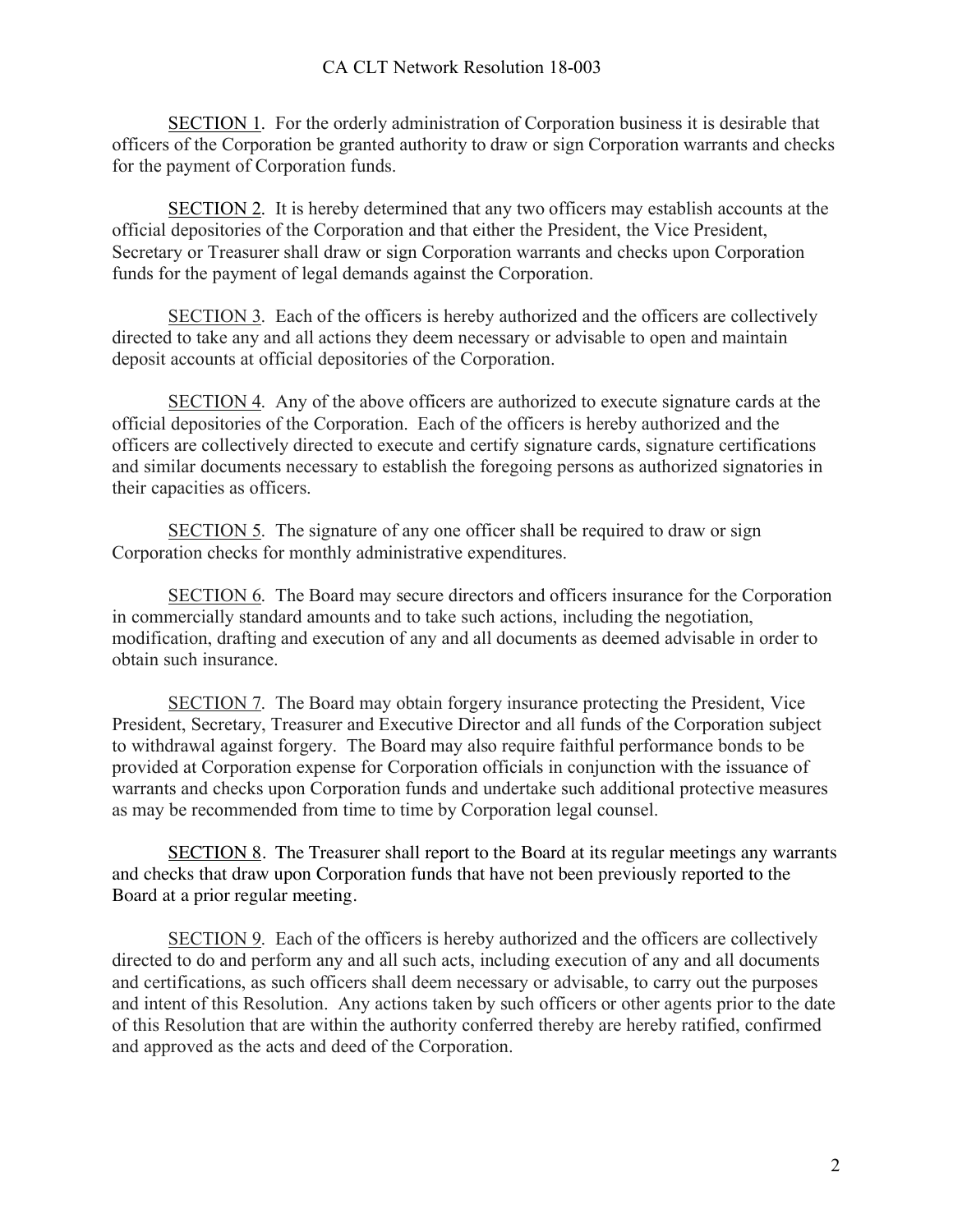SECTION 10. Nothing in this Resolution shall be construed as a limitation on, affecting the validity of, or impacting in any manner, any previously paid debts and obligations of the Corporation paid prior to the adoption of this Resolution. The authority to draw upon Corporation funds set forth in this Resolution may be modified by subsequent resolution duly adopted by the Board.

PASSED AND ADOPTED by the Board of the California Community Land Trust Network at special meeting held on the 19th of April, 2018.

 $\mathcal{L}_\text{max}$  , and the set of the set of the set of the set of the set of the set of the set of the set of the set of the set of the set of the set of the set of the set of the set of the set of the set of the set of the MARK ASTURIAS PRESIDENT OF THE CALIFORNIA COMMUNITY LAND TRUST NETWORK

ATTEST:

#### $\mathcal{L}_\text{max}$ FRANCIS MCILVEEN SECRETARY OF THE CALIFORNIA COMMUNITY LAND TRUST NETWORK

STATE OF CALIFORNIA ) COUNTY OF ALAMEDA ) SS CITY OF BERKELEY (1)

 $\mathcal{L}_\text{max}$ 

I, Francis McIlveen, Secretary of the California Community Land Trust Network, DO HEREBY CERTIFY that the foregoing resolution was duly adopted at a regular meeting of the Board of the Irvine Community Land Trust, held on the 19<sup>th</sup> day of April, 2018.

AYES:

NOES:

ABSENT: